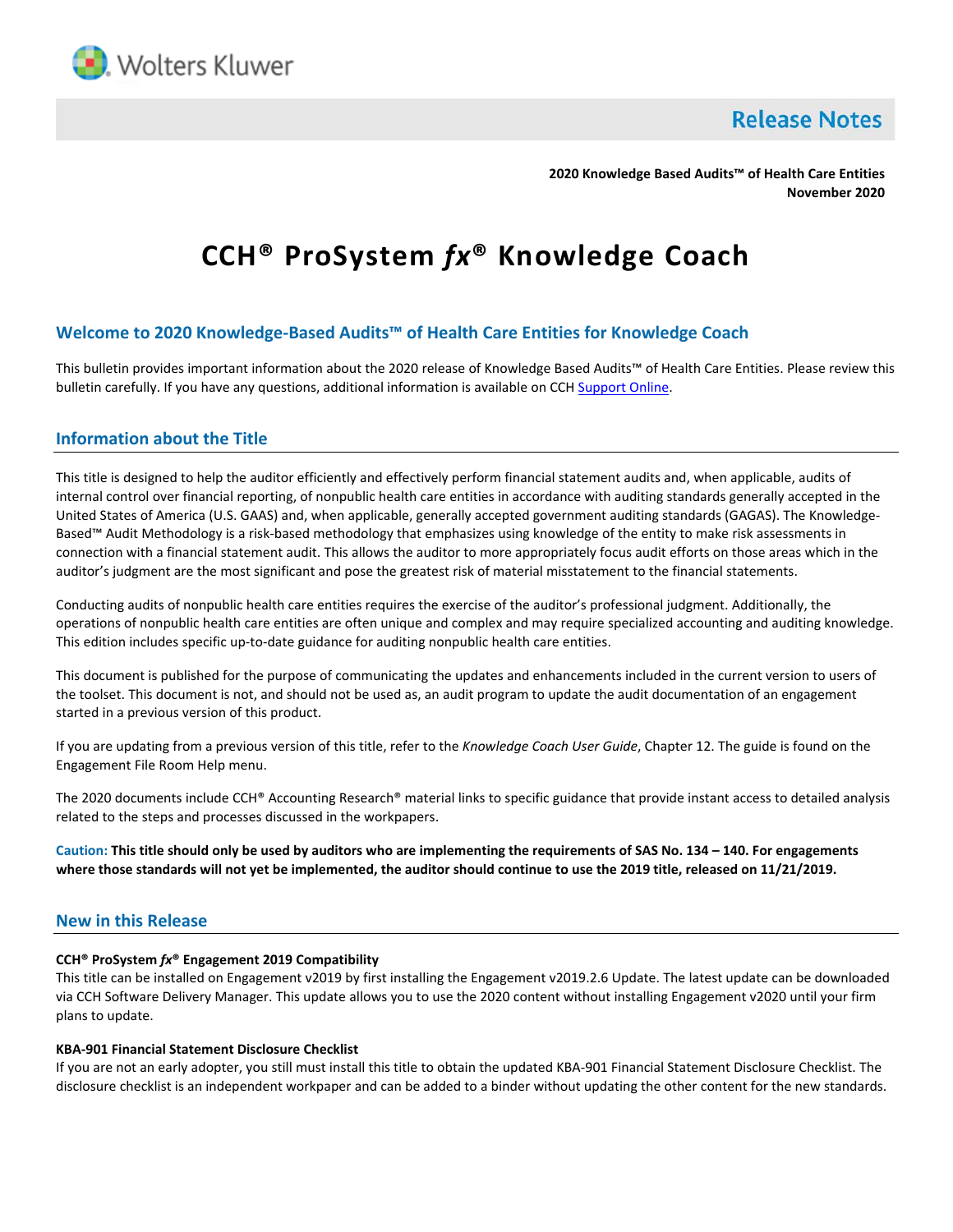After installing, if you choose not to release the title, there are three options for inserting the updated disclosure checklist into a binder:

**Note:** Each of these options requires a staff member or group to have the right "Insert Workpapers from Unreleased Titles," which can be assigned in the ADMIN module. The staff with this right are noted as "select staff members" in the options below.

- Select staff members can insert the updated checklist and delete the existing checklist from the binder. The new checklist will not include any of the prior responses. However, the user can refer to the checklist in the prior year binder and copy/paste any relevant information.
- Select staff members can use the Update Knowledge Coach Content feature to update to the 2020 checklist. To do this, first check in all workpapers except KBA-901 Financial Statement Disclosures Checklists to avoid accidentally updating other workpapers. Then, right-click on KBA-901 in the binder and select **Update Knowledge Coach Content > Update Selected Knowledge Coach Workpapers** to update only the disclosure checklist to the 2020 version. This option retains responses from the prior year other than the tailoring questions (table of contents).

**Note**: If other forms are accidently updated, the changes cannot be undone.

• Select staff members can create a binder template with just the updated disclosure checklist. Then, other staff members can copy and paste the disclosure checklist from the template into the client engagement binders. The new checklist will not include any of the prior responses. However, the user can refer to the checklist in the prior year binder and copy/paste any relevant information.

#### **2020 Edition of Knowledge-Based Audits of Health Care Entities**

This edition features numerous enhancements, including:

- Functioning of KBA-901 updated for a new, streamlined approach to tailoring.
- Adding a new tailoring question, "Is the auditor engaged to report on Key Audit Matters?" to AUD-100 that will flow out to multiple forms to show/hide steps. Please review KCO-003 Answer Effects for the Engagement-Level Tailoring Questions Workpaper to view the functionality of this new tailoring question.
- Adding new columns to document "Key Audit Matters" in KBA-102. These new columns will show/hide based on the new tailoring question in AUD-100.
- Adding new default answers in KBA-103 for columns 13, 14, and 15 based on answers in column 12.
- Adding sorting to the "Communication of Internal Control Deficiencies" table in KBA-103. The flow of deficiencies to this table will now be automatically sorted based on the text in the Deficiency No. column in the first table.
- Modifying the answer floatie in the conclusion section of KBA-303 from "No" to "No Inconsistencies Noted."
- Adding a new default answer in Column 7, "CR" in KBA-502. If a user selects "Yes" to one of the questions below in AUD 100 and selects "No" in Column 5 of KBA 502, "Controls Selected for Testing of Operating Effectiveness," then CR will default to "Max."
	- Has the auditor been engaged to perform an integrated audit (i.e., an audit of internal control over financial reporting that is integrated with the audit of financial statements)?
	- Does the auditor intend to test the operating effectiveness of internal controls over financial reporting?
- Adding columns to KBA-503 for relevant assertions and inherent risk assessment that will flow from KBA-502. Also changing functioning so that the user selects which audit areas to flow from KBA-502.
- Modifying the header in the second column of, "Section I: Risk Assessment Procedures and Related Activities" to now read, "Does the Factor Exist Yes/No" to avoid confusion on how this column should be documented.
- Removing colons from workpaper names so that the user may publish or save forms outside of Engagement without receiving the error message for an invalid character.
- Enhancing instructions and procedures throughout the toolset to improve workflow.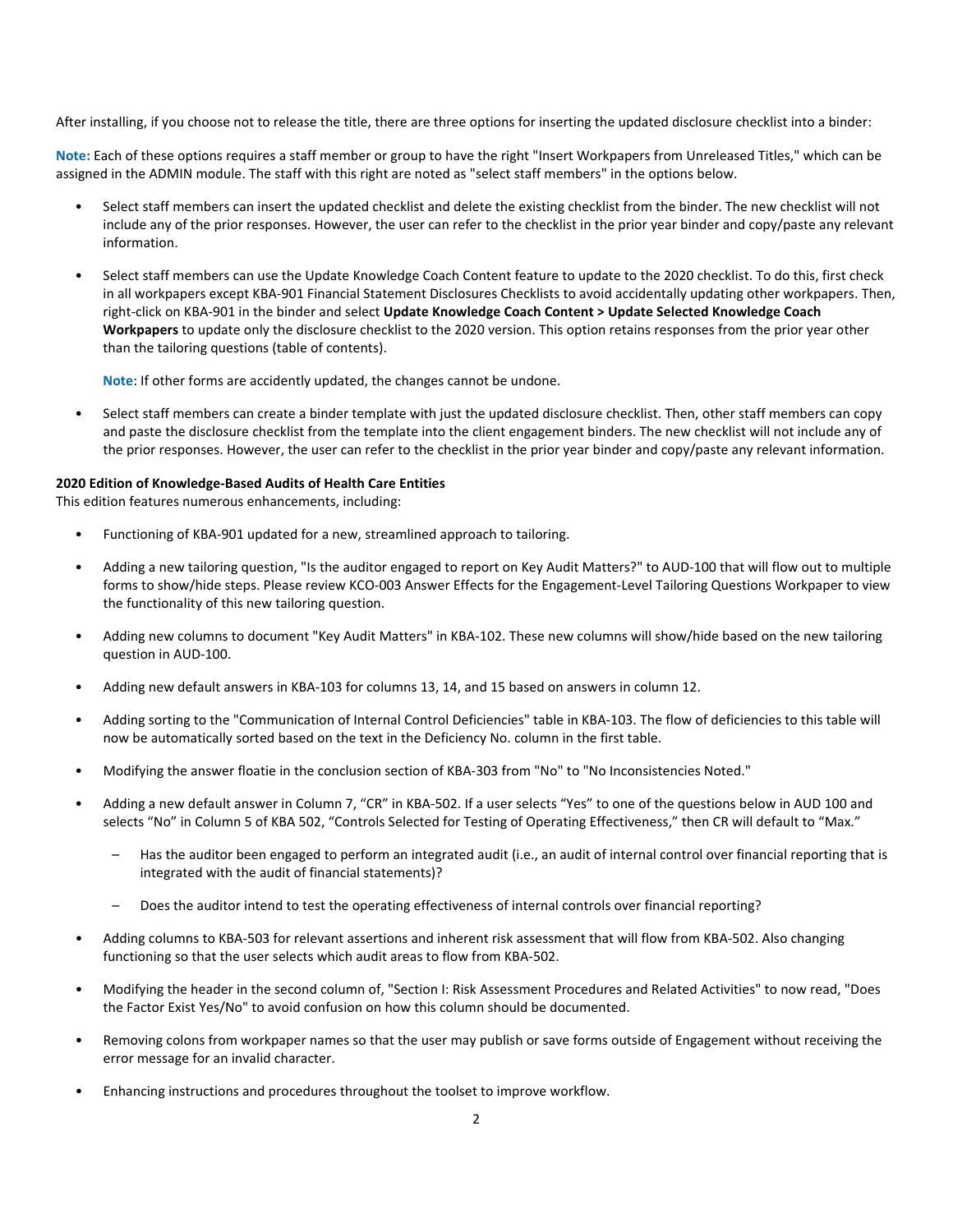- Adding new AUDs, CORs, and RESs as follows:
	- AID-850 Analysis of Service Auditor Report
	- COR-823 Request for Confirmation of Multiemployer Defined Benefit Plan Information
	- COR-907 Communication to Entity with Significant Deficiencies and/or Material Weaknesses: Review of Interim Financial Information
	- RPT-0904A Unmodified Opinion: Emphasis-of-Matter Paragraph Related to Going Concern: Substantial Doubt has Been Alleviated
	- RPT-0957 Unmodified Opinion: Includes Key Audit Matters, Emphasis-of-Matter and Other-Matter Paragraphs
	- RES-029 Implementing New Accounting Principles
	- RES-030 Determining and Communicating Key Audit Matters (KAMs) Decision Tree

[Click here](http://support.cch.com/updates/KnowledgeCoach/pdf/guides_tab/2020%20Health%20Care%20Entities%20Title%20Overview%20for%20Knowledge%20Coach%20Users.pdf) for the 2020 Audits of Health Care Entities Title Overview for Knowledge Coach Users.

In addition, forms and practice aids throughout have been updated to include new examples and tips, and where applicable, to take into account new literature, standards, and developments, reflected in the following current audit and accounting guidance:

- FASB Accounting Standards Codification™ as of September 30, 2020, through Accounting Standards Update No. 2020-07
- AICPA Statement on Auditing Standards (SAS) No. 134, Auditor Reporting and Amendments, Including Amendments Addressing Disclosures in the Audit of Financial Statements
- SAS No. 135, Omnibus Statement on Auditing Standards 2019
- SAS No. 137, The Auditor's Responsibilities Relating to Other Information Included in Annual Reports
- SAS No. 138, Amendments to the Description of the Concept of Materiality
- SAS No. 139, Amendments to AU-C Sections 800, 805, and 810 to Incorporate Auditor Reporting Changes From SAS No. 134
- SAS No. 140, Amendments to AU-C Sections 725, 730, 930, 935, and 940 to Incorporate Auditor Reporting Changes From SAS Nos. 134 and 137
- AICPA Ethics Interpretation, Information System Services (ET sec.1.295.145)
- AU-C 930, Interim Financial Information
- AU-C 940, An Audit of Internal Control Over Financial Reporting That Is Integrated With an Audit of Financial Statements

### **Best Practices**

- Save changes to workpapers before closing the workpaper or the binder to ensure data is correctly updated.
- If Microsoft® Word crashes when using Knowledge Coach, before closing the binder, use the **Save Knowledge Coach Answers** option in the binder view under the Tools menu. This saves all data within tables.
- You can view other Knowledge Coach Best Practices on ou[r Web](https://support.cch.com/kb/solution/000034942/sw34947) site.